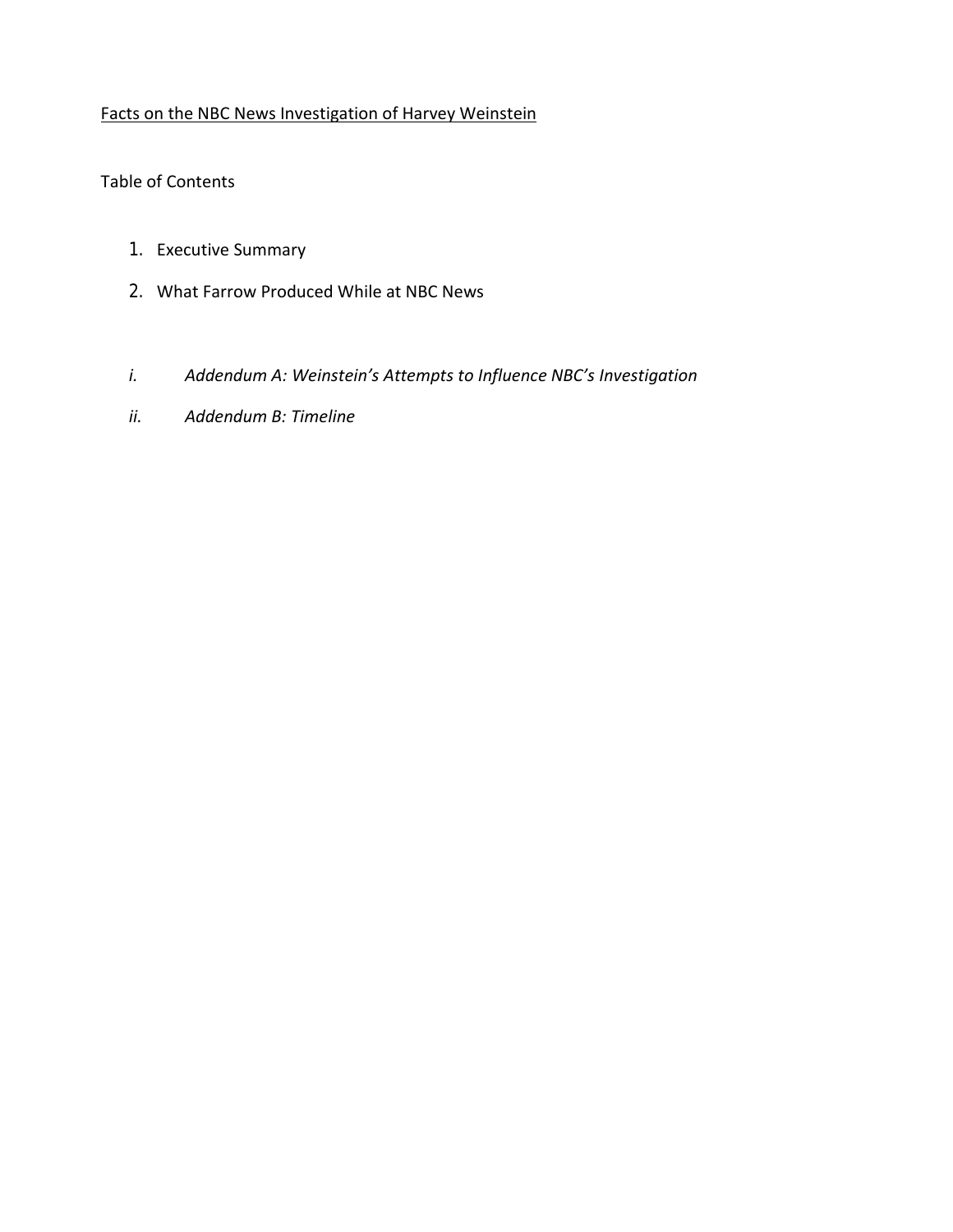#### **1. Executive Summary**

#### *No victims on the record*

In August of 2017, after NBC News had assigned Ronan Farrow to investigate Weinstein and supported his reporting efforts for more than eight months, Farrow believed strongly his reporting was ready for air and had prepared a draft of a script. But unfortunately there was not a single victim of – or witness to – misconduct by Weinstein who was willing to be identified. The only victim willing to be interviewed on camera and name Weinstein was a woman who spoke anonymously in shadow and alleged he subjected her to verbal sexual harassment. Therefore, following widely accepted journalistic standards, Farrow's NBC News editors, including the head of the investigative unit, did not believe his work was ready for broadcast.

### *Veteran Investigative Journalists Reviewed Farrow's Reporting*

In an effort to find a way forward with Farrow, NBC News took an extra step – convening a separate team of three NBC News veteran journalists (two investigative reporters and one senior editor), each with decades of experience, which this document will refer to as the "Editorial Review Team," to examine Farrow's draft script and the underlying reporting. The Editorial Review Team was again unanimous that NBC News did not yet have a story that was ready for broadcast.

## *Farrow Expressed Serious Concern About Competitive Pressure from The New York Times*

The same week Farrow's script was being reviewed, he expressed his deep concern that *The New York Times* would break the story first, as he believed they had interviewed Ashley Judd on the record. He and his editors discussed the additional burden he faced reporting the story for television and convincing women not only to lend their names, but also to appear on camera. Soon thereafter, Farrow notified NBC News that a magazine was interested in his story, and stated his desire to take his reporting there if NBC News would not agree to broadcast it immediately.

## *NBC News Allowed Farrow to Take His Reporting to The New Yorker*

Given Farrow's insistence that his story run right away, and the fact that he was not a full time employee nor exclusive to the network, NBC News agreed to his request, allowing him to take his reporting and source material to the magazine. NBC News president Noah Oppenheim said in a text to Farrow on August 17, 2017: "Given that we are still reviewing the reporting and given your desire to get this out soon/immediately, we don't want to stand in your way. You can go forth independently with the print outlet you've been talking to."

## *The New York Times Story Had Two Victims on the Record*

Throughout the eight months that NBC News had supported and guided his work, Farrow's editors repeatedly told him that the story needed at least one credible on-the-record accusation from someone willing to be identified a standard he still had not met. When *The New York Times* broke the Weinstein story on October 5, 2017, it had two victims identifying themselves and speaking on the record, including Ashley Judd. They also had four employees named on the record and four other victims who are named in the piece but did not speak on the record, along with dozens of former and current employees who said they "knew of inappropriate conduct."

#### *Farrow's New Yorker Article Bore Little Resemblance to His NBC News Reporting*

Farrow's award-winning *New Yorker* article about Weinstein – published nearly two months after he left NBC News and five days after *The New York Times* piece – bore little resemblance to the draft script he produced at NBC News. In fact, *The New Yorker* piece cited the following victims by name: Asia Argento, Mira Sorvino, Rosanna Arquette, Lucia Evans, Emma de Caunes, Jessica Barth, and Sophie Dix. Not one of these seven women was included in the reporting Farrow presented while at NBC News. An eighth woman named in *The New Yorker* piece did engage with Farrow while he was at NBC News – but never gave NBC News permission to use her name.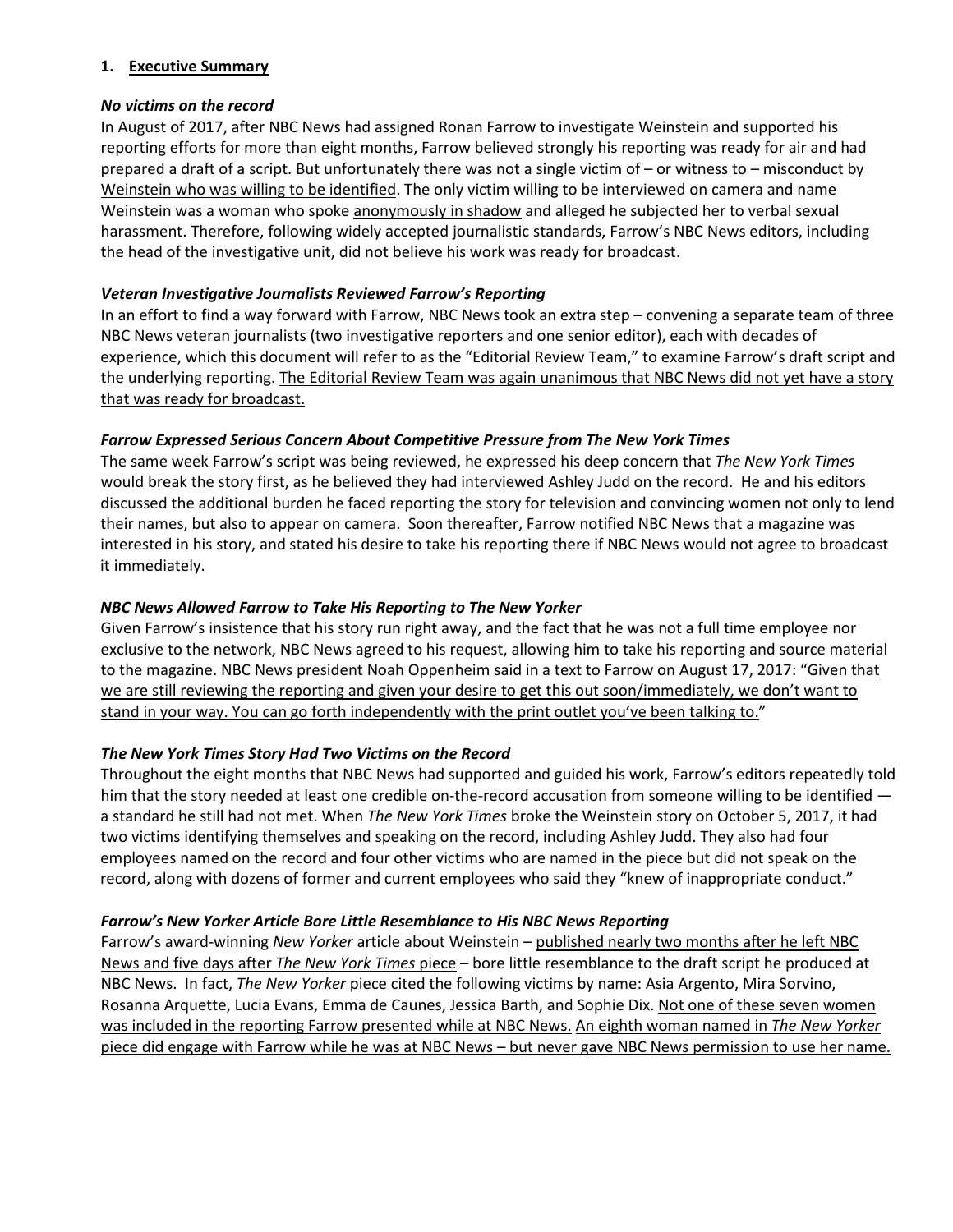#### **2. What Farrow Produced While at NBC News**

The only two individuals who were interviewed on camera and identified were Rose McGowan and Ken Auletta. McGowan later sent NBC a cease-and-desist and Auletta a journalist, not a victim, was reacting on camera to misleading information provided by Farrow.

**1. Actress Rose McGowan**. McGowan was interviewed on camera by Farrow, but refused to identify Weinstein. She later entirely revoked her consent for NBC to use any part of her interview.

In a recent interview with the *Los Angeles Times*, McGowan said she blocked the story at NBC News*:* "I started a cease and desist at NBC. It was me that spiked it. It wasn't the place for it." She later told the *Hollywood Reporter*, "NBC took a lot of heat for killing the story. But I actually served Ronan with a cease and desist two of them."

From the NBC News interview transcript:

FARROW: You've already given people the dots to connect. Did Harvey Weinstein rape you?

MCGOWAN: I've never liked that name. I have a hard time saying it. So I'll leave it at that for now. But it's a long-- it's a long life. It's a long life.

FARROW: And I understand all too well the process it can take to get there.

MCGOWAN: It's still a process. It's still – and it's very personal. And it's on nobody else's timeline.

Farrow's editors encouraged him to try again to convince McGowan to name Weinstein on camera. Months later, when Farrow attempted to arrange another on-camera interview, in which he said she would name Weinstein, McGowan's attorney sent a cease and desist letter – rescinding her cooperation and insisting NBC not use any part of her original interview. NBC News honored this request, given that she was a victim of sexual abuse. And as a result, the draft script did not include any reference to her. It would be eleven months after her interview with Farrow – and three months after *The New York Times* broke the Weinstein story – before McGowan would first name Weinstein on television.

**2.** *The New Yorker* **media writer Ken Auletta** was interviewed on camera explaining that while working on his own story for *The New Yorker* in 2002, he had tried and failed to report on allegations against Weinstein, as no accusers were willing to be identified by name. Auletta told Farrow in their interview that he "learned that Harvey has made payments to people, and they sign a non-disclosure agreement." But *The New Yorker* decided not to include that in the 2002 article.

Auletta recently told PBS, "*The New Yorker* is not The National Enquirer. You don't publish a story that has a profound impact on people and children when you don't have proof, and I didn't have proof… I also think about journalism. As a journalist, I think the decision *The New Yorker* made was the right decision at the time, even though – do I have questions whether it would have had an impact? Yes. But our job is not –means and end matter here. And using foul means to get to a good end is not the way to go in my judgment."

In their interview, Farrow led Auletta to believe that, for the NBC News story, he had multiple women willing to be identified by name. But in fact, as this document reports, **there was not a single victim of – or witness to – misconduct by Weinstein who was willing to be identified.**

> AULETTA: And the reason I'm talking to you now – is because you have named people who are willing to go on the record…"

FARROW: "We do."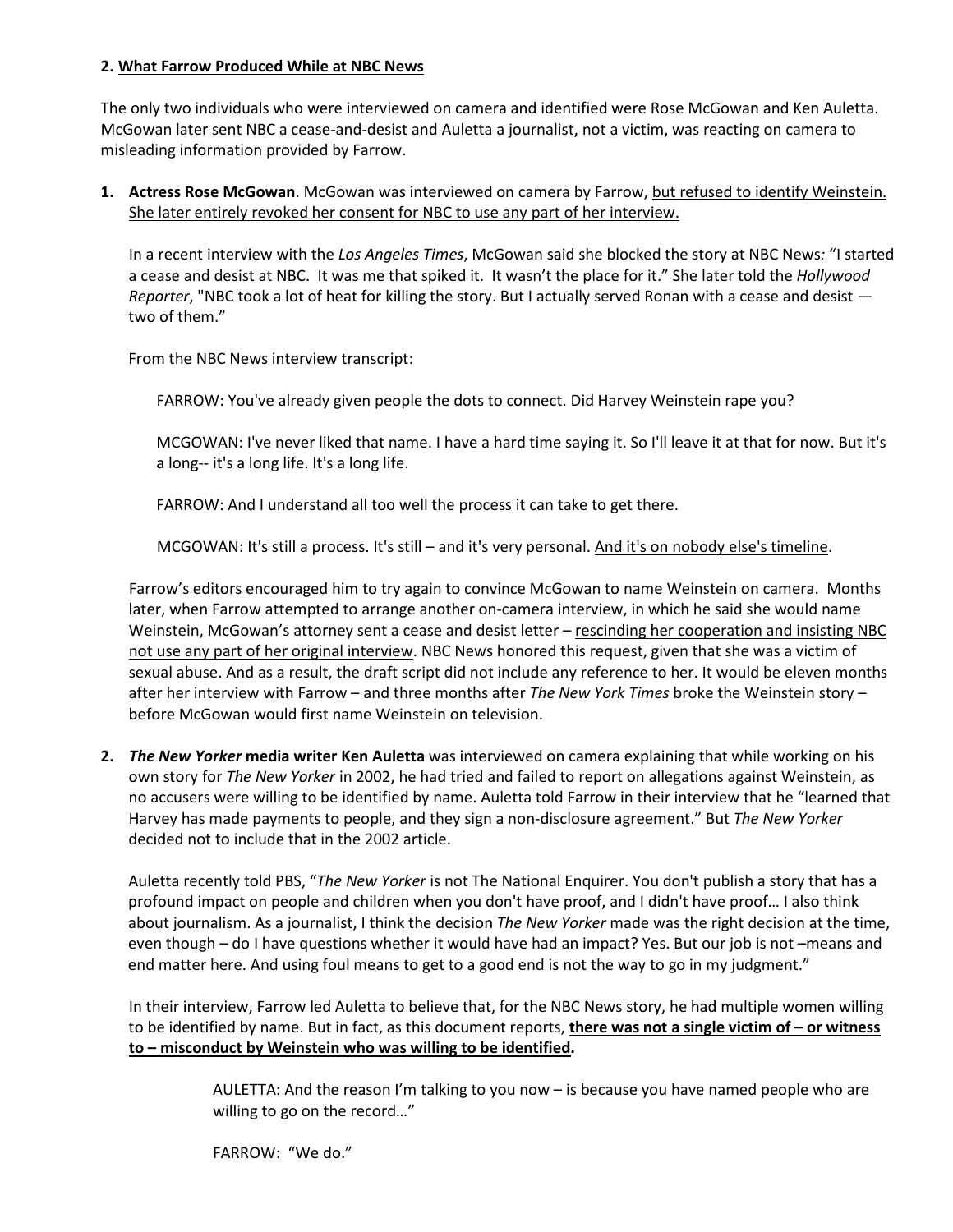At another point in the interview:

AULETTA: I mean, unlike me, you have real evidence. You have people who are gonna come forward, and if you have the names and people willing to come forward by name – a lawyer should step aside, and applaud, and just say, 'You've done your job.'"

In a recent interview with Recode, Auletta again showed the extent to which Farrow had unfortunately misrepresented the material he had while at NBC News:

AULETTA: He comes out, does a three-hour interview with me, he tells me in the course of that interview as I remember, 'I have eight women, three of them on camera, accusing Harvey and five of them off camera. So I had eight women and I have the police tape of Harvey grabbing the breast of the Italian model.' I said, 'oh my god, that's unbelievable."

In fact, as this document reports, there was not a single victim of  $-$  or witness to  $-$  misconduct by Weinstein who was willing to be identified. The only victim willing to be interviewed on camera and name Weinstein was a woman who spoke anonymously in shadow and alleged he subjected her to verbal sexual harassment.

#### **On-Camera Interviews – anonymous, in shadow**

Farrow interviewed, anonymously and in shadow, one woman who accused Weinstein of verbal sexual harassment. He also interviewed five former employees, anonymously and in shadow, who claimed they were aware of sexual misconduct or harassment by Weinstein. However, the editorial review revealed that several of these interviews relied only on second-hand knowledge and suspicion, rather than any direct observation. One described incidents she witnessed as "more consensual," and another interview subject would not name Weinstein when describing common behavior by Hollywood studio heads.

If Farrow had interviewed a victim (or victims) willing to be identified, some material from these anonymous interviews could have been useful for added context; but without that, on their own, they were not sufficient. The determination by NBC News on this point is consistent, we believe, with the journalistic standards practiced by major news organizations, including *The New Yorker*.

The details below are from the transcripts of interviews with these former executives and employees – none of whom were willing to be identified:

#### **Victim of verbal harassment – anonymous, in shadow**

1. **Former Temp (female)** – temporary employee who alleged Weinstein subjected her to verbal sexual harassment during her first week on the job. The draft script included several excerpts from this inshadow interview, as well as LinkedIn messages viewed by Farrow and his editors, from a top Weinstein executive, who acknowledged Weinstein had a problem with sexual misconduct. Because the woman did not want to be identified and also did not want the executive to know she had shared his identity, NBC News could not reach out to the executive to verify the messages, which, journalistically, was a necessary step. And most importantly, again, she was in shadow and anonymous, and therefore could not be the sole basis for a story on Weinstein.

#### **Former Employees – anonymous, in shadow**

1. **Former Executive (male)** – said he witnessed "sexual harassment… inappropriate touching" and "sexually suggestive remarks." Farrow included an excerpt from this interview in the draft script – but after reviewing the full transcripts the Editorial Review Team discovered the script took his comments out of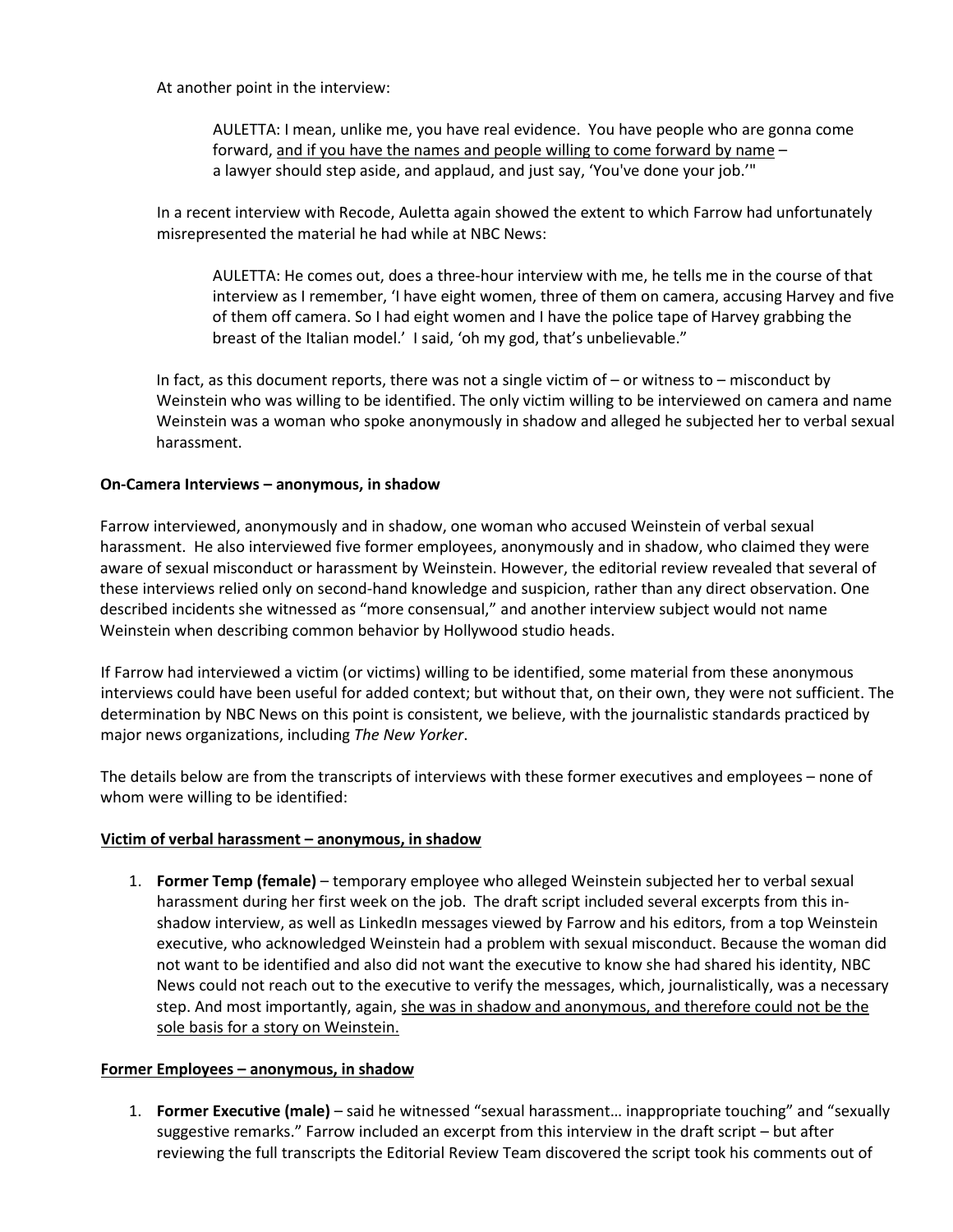context, misrepresenting him as if he were willing to identify Weinstein when in fact he had only agreed to speak broadly of Hollywood executive behavior, and said on camera: "I'm not comfortable" specifically naming Harvey Weinstein. Therefore NBC News could not use his account as a direct accusation against Weinstein.

- 2. **Former Executive B (female)** said she witnessed Weinstein "touching women, propositioning women …just lecherous come-on kind of behavior." Farrow's draft script counted her as a witness to misconduct by Weinstein. But the Editorial Review Team found in the full transcript that when asked if she saw "examples of sexual harassment," the former executive said "That's a hard question to answer in the s—in the s—in the sense that – that what I saw was more consensual. So I don't know how – that – I don't know how to – how to define that." As a result, her account could not be used at that point in time to support a pattern of sexual harassment.
- 3. **Former Assistant (female)** in an interview with contradictory statements, she said she was aware of financial settlements with two female employees that she believed were the result of sexual misconduct. However, she also said "I didn't know the exact nature of the allegations," and that her information was "little bits gleaned from catching fragments of conversations on the phone." This was not reportable without additional details or sources.
- 4. **Former Executive A (female)** said she was aware of late-night meetings Weinstein would have that she believed were really setups to lure in women for sex. Her account was based on suspicion alone, and therefore not reportable without additional details or sources.
- 5. **Former Assistant (male)** said he would be asked to set up meetings in hotel rooms and would walk women up to the room. He was suspicious of Weinstein but had no information about what happened between the women and Weinstein. He said he "didn't know what happened behind those closed doors."

#### **Other Elements**

- $\Box$  Farrow told NBC News that off-camera, two women each speaking on condition of anonymity had accused Harvey Weinstein of misconduct towards them, though, at the time, they made only general allegations and had yet to provide any specific details according to the notes Farrow presented to NBC News.
- $\Box$  He also had obtained a portion of a recording made during an undercover NYPD investigation into already public allegations that Weinstein had groped Ambra Gutierrez. On the recording, Weinstein appeared to admit he touched her inappropriately but the Manhattan District Attorney had not deemed the recording to be sufficient evidence to prosecute Weinstein. Therefore, NBC News had two options with this material: 1) Pursue a separate story centered on the DA's decision not to prosecute Weinstein in that case, or 2) If Farrow could meet the editorial standard and get one Weinstein accuser fully on the record, the tape could be used to support the larger story we were pursuing to establish a pattern of sexual misconduct – which was Farrow's stated goal and the thesis of the only script he ever drafted or asked NBC News to broadcast. Notably, *The New Yorker* also had access to the same recording for nearly eight weeks, and did not report on it (or release it) until it was ultimately included in their larger piece with eight accusers on the record.
- $\Box$  Farrow also said he had seen a settlement agreement between Weinstein and Gutierrez but in order to protect his source he was unable to name Gutierrez as the party to the agreement. As later reported in *The New Yorker*, the agreement included an affidavit stating that the acts he referred to in the recording never happened.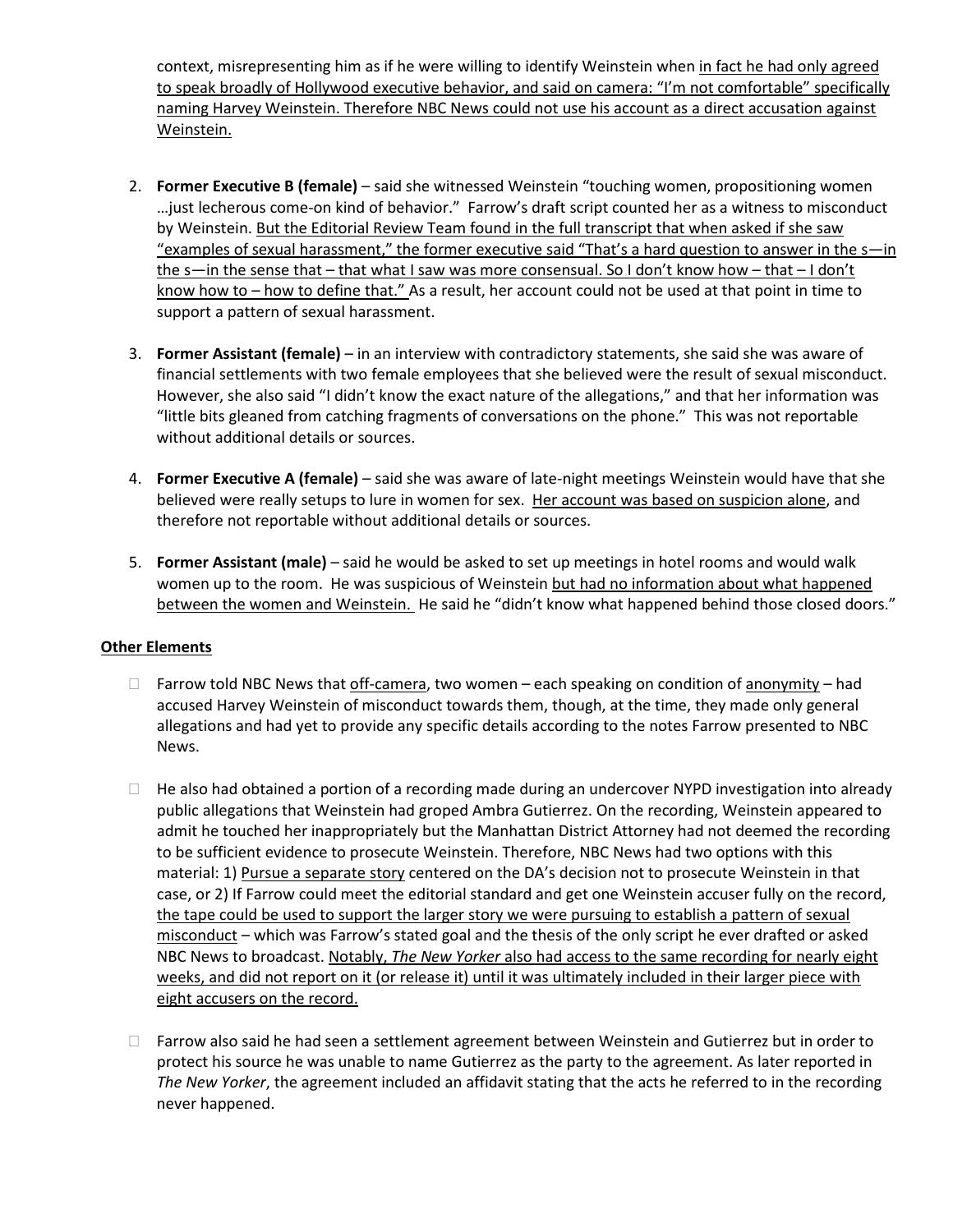#### **Addendum A: Weinstein's Attempts to Influence NBC's Investigation**

Harvey Weinstein and his attorneys repeatedly tried to contact multiple people at NBC News during the investigation and well after. They were aggressive and persistent. This is a dynamic NBC News is quite familiar with as a home to investigative journalism and had no impact on the editorial process.

Weinstein's concern focused primarily, but not exclusively, on Rose McGowan. What was unusual was that he and his lawyers repeatedly mischaracterized their interactions with NBC News – both in private emails to each other (one of which mistakenly copied an NBC News lawyer) and in phone calls and emails back to NBC News – presumably to try to gain advantage. Weinstein and his representatives were repeatedly told only that, if and when NBC News was prepared to run a story, they would be given an appropriate amount of time to respond. Because Farrow never had a victim or witness willing to be identified, that became moot. Here are descriptions of Weinstein's team's outreach to NBC News:

**Andy Lack**: Weinstein made numerous calls and emails to Lack between April and September of 2017. When Weinstein first called in April, Lack was unaware of the investigation as it had not yet been raised to his level. As a result he answered the call. Lack said he didn't know what Weinstein was talking about and suggested Weinstein ask MSNBC (where Farrow had worked previously). After that Weinstein made at least nine more calls and sent at least four emails to Lack. None were answered or returned. In September, Weinstein attempted to isolate Lack at an event both attended. Lack rebuffed him, said only "hello," and walked away. Later in September, weeks after Farrow left NBC News to work on the story for *The New Yorker*, attorney David Boies reached Lack, who told him that Farrow was no longer working on the story for NBC News and was pursuing it elsewhere.

**Noah Oppenheim**: Oppenheim had never met or spoken to Harvey Weinstein prior to April 2017. The following is an exhaustive list of their only interactions: 1) Oppenheim was assigned a seat at the same table as Weinstein during the TIME 100 Gala in April 2017, an event Farrow also attended. At the beginning of the meal, Weinstein introduced himself. Oppenheim replied with his name. Weinstein remarked, "I didn't like your movie" and turned his attention elsewhere. They did not speak for the remainder of the evening. 2) Oppenheim answered his phone one afternoon in early August – not knowing it was Weinstein calling. Weinstein launched into a rambling assault on Rose McGowan's credibility. Oppenheim listened politely and told Weinstein that if and when a report was ready for air, he would have the opportunity to comment. 3) Shortly thereafter, Weinstein attorney Lanny Davis arrived, uninvited and without an appointment, in the lobby of Rockefeller Center. Oppenheim went to the lobby and asked him to leave. Davis launched into another attack on McGowan. In an interaction that lasted less than one minute, Oppenheim told Davis there was no McGowan story ready for air at that time, to stop targeting her, and repeated that Weinstein would have an opportunity to respond if/when NBC News was ready to broadcast allegations. Roughly two weeks after this brief interaction, Weinstein's attorney Charles Harder sent an email to NBC News' lawyer grossly mischaracterizing the assurances in this conversation. For instance, in their version "no investigation ready for air" became "the investigation has ended." Agreeing to speak to Davis, "off the record" in that one lobby conversation, became agreeing that every conversation with Weinstein's attorneys would be treated as such. The email was sent at 8:46 pm on August 15, 2017. At 5:30 am the next morning, NBC News' lawyer sent an email back explicitly rejecting that characterization. 4) Oppenheim received an unsolicited email from Weinstein in September, offering congratulations on the launch of Megyn Kelly's show. Oppenheim consulted with NBC News' attorney and replied with a one-line "thank you."

**Others:** Weinstein also called MSNBC president **Phil Griffin** numerous times, sometimes with David Boies on the phone and sometimes alone. On the first call, Griffin told Weinstein that he was unaware of the investigation. After that, Griffin told Weinstein repeatedly that Farrow was investigating him, that the executive editor of the investigative unit, **Rich Greenberg,** was overseeing the effort, and if NBC News decided to broadcast a story Weinstein would be contacted in advance and given an opportunity to respond to allegations. Greenberg fielded three calls in which Weinstein wanted to know what information NBC News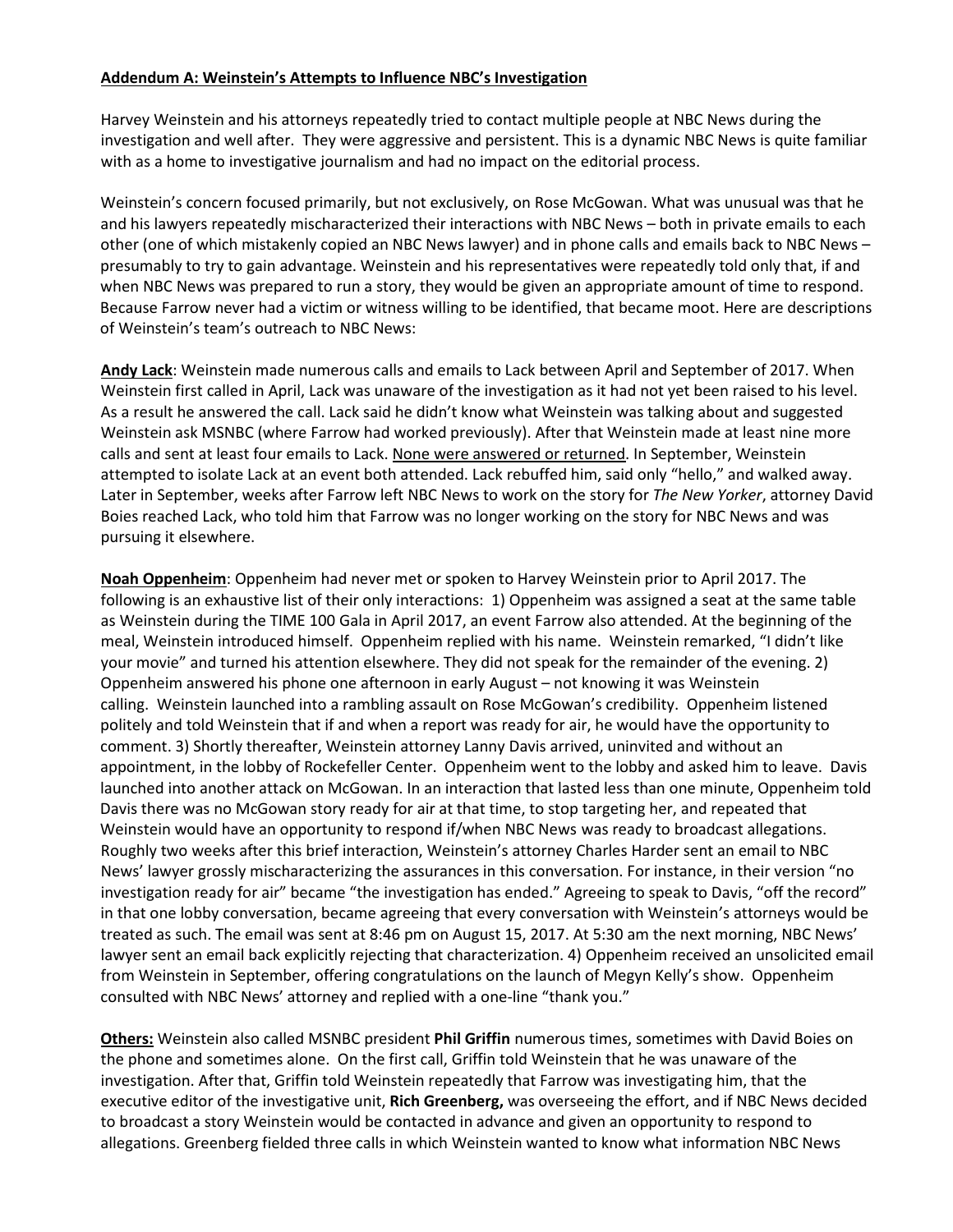had, and demanded a meeting with Farrow, which was not granted. Greenberg told Weinstein repeatedly during each conversation that when NBC News had a report ready for broadcast, he would be given sufficient time to respond. During their third conversation, Weinstein grew agitated. Greenberg told him he was being "belligerent" and should be more respectful. Weinstein apologized. Subsequent to that conversation, attorney Lisa Bloom contacted Greenberg saying she was reaching out on behalf of Weinstein to ask about the status of the story. Greenberg reiterated that NBC News would reach out to Weinstein when there was a report ready for air with sufficient time for him to respond.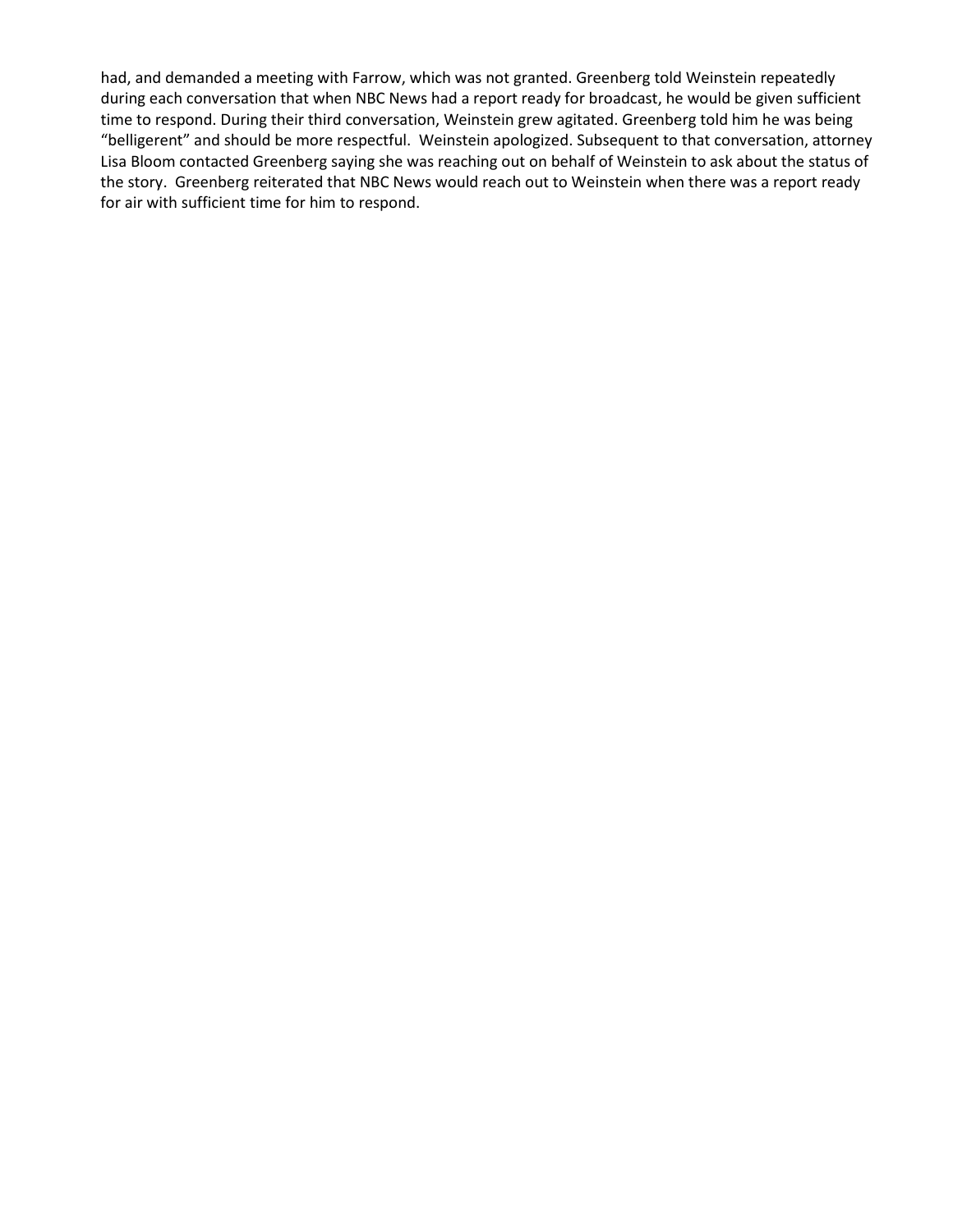#### **Addendum B: Timeline**

August 2016: NBC News' investigative unit begins work on a proposed three-part series on Hollywood, "From the Casting Couch to the Political Arena" to be reported by Ronan Farrow for TODAY. Harvey Weinstein's name is not part of this initial assignment.

Fall, 2016: Farrow appears on TODAY for an "Uncovered" series on college life, including segments on ADHD, binge drinking, and sexual abuse on campus. He also reports on millennial voters, Google in the fight against ISIS, and environmental contamination at the Hanford Nuclear Site in Washington State.

January 17, 2017: In a meeting with Farrow and a senior TODAY producer, Noah Oppenheim points out online speculation that a recent tweet by Rose McGowan may be a reference to misconduct by Weinstein and assigns Farrow to pursue it, as part of a series on Hollywood to run the week before the Oscars.

February 7, 2017: Farrow appears on TODAY to report a story on truck safety.

February 14, 2017: Farrow interviews Rose McGowan, who does not name Weinstein as her alleged attacker.

Late February, 2017: Early reporting on Weinstein is insufficient to meet the planned air date around the time of the Oscars, but Farrow's editors encourage him to continue to pursue the story.

March, 2017: Farrow notifies editors that he will need to "hunker down" and "write around the clock" for the next two weeks in order to meet publisher deadlines for his forthcoming book on diplomacy.

March 21, 2017: Farrow tells his editors he has listened to a recording of an encounter between Weinstein and Ambra Gutierrez as part of an NYPD investigation into her allegation that Weinstein groped her. He indicates to editors he will continue pursuing the Weinstein story.

April – July 2017: While Farrow takes more time away to work on his book, he periodically checks in with his NBC News editors.

July 11, 2017: After many weeks with limited contact, Farrow checks in with his editors, saying he now has "lots of developments" and wants to meet.

July 23, 2017: Farrow submits a draft script that relies heavily on Rose McGowan, who still has not named Weinstein on camera. He also sends his editor a rough draft of a digital story to accompany the broadcast script. Based on the same reporting – and centered around McGowan's interview that was days later deemed unusable when her attorneys revoked all permission – the digital story had the same fundamental problem as the broadcast script: there was not a single victim of – or witness to – misconduct by Weinstein who was willing to be identified. There was no discussion of running the digital piece only, and there was never a suggestion of running a digital piece without any video.

July 25, 2017: Farrow submits a revised script and a list of elements he has gathered, but much of it does not stand up to editorial scrutiny. As a result, he is asked to focus the majority of his effort on further revising the script rather than strictly continuing to gather new source material.

July 26, 2017: Farrow says in an email to his editors that he is having coffee with McGowan "tomorrow AM," with the goal of finally getting her to name Weinstein as her assailant on camera.

July 27, 2017: Farrow informs his editors McGowan "is going on camera again for us Tuesday [August 1] 2pm in NY."

July 30, 2017: Farrow informs his editors McGowan has cancelled the interview.